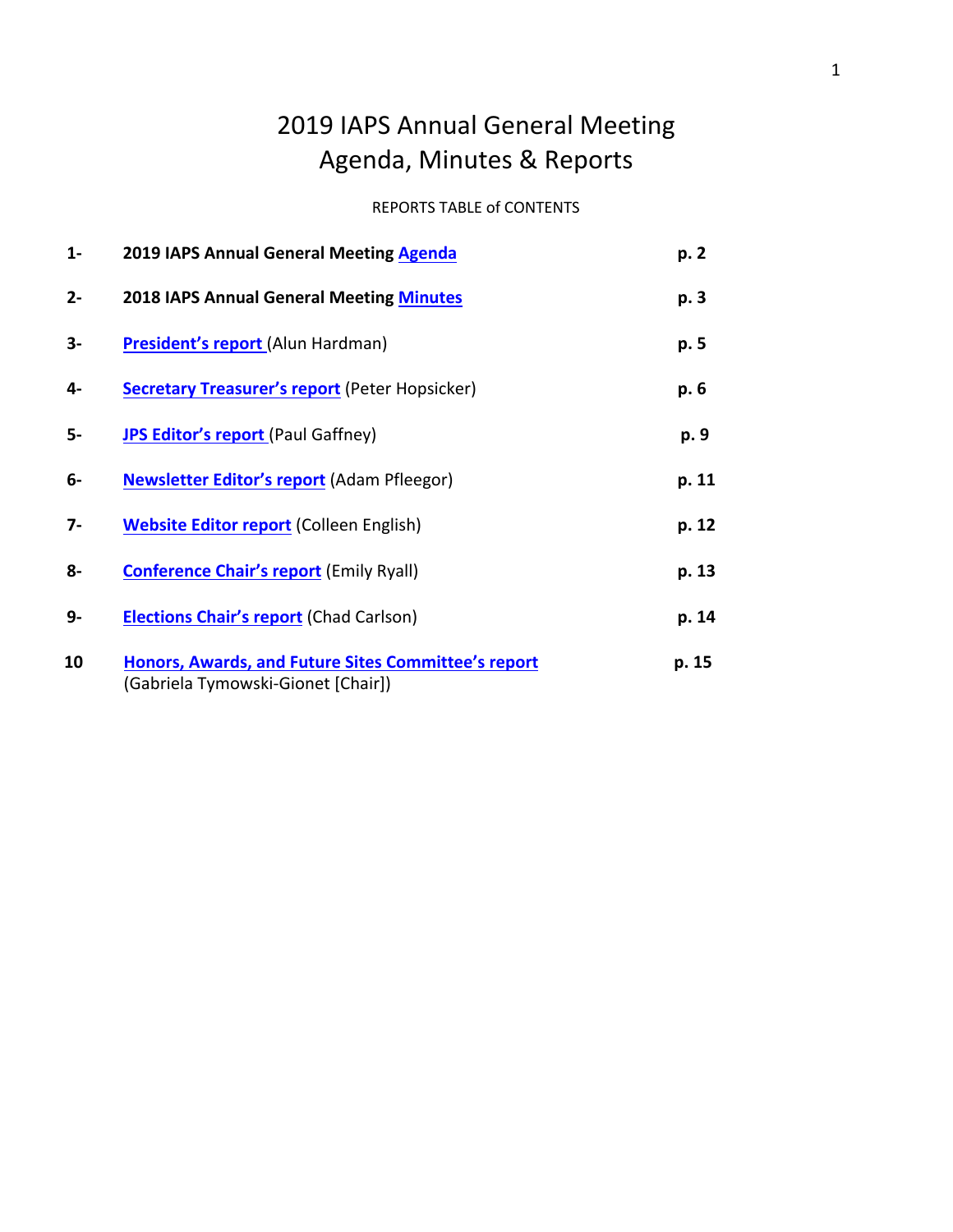# **2019 - IAPS Annual General Meeting**

# **AGENDA**

### **CALL TO ORDER: 10:27am local**

**1. Recognition of Officers**: [Incoming officers/committee members in brackets].

President: Alun Hardman [Pam Sailors] Conference Chair: Emily Ryall Elections Chair: Chad Carlson Secretary Treasurer: Peter Hopsicker Journal Editor: Paul Gaffney Newsletter editor: Adam Pfleegor [Kenneth Aggerholm] Members at large (odd): Dennis Hemphill\* & Doug McLaughlin \*[Alfred Archer & John William Devine] Members at large (Even): Signe Højbjerre Larsen & Soraia Chung Saura Web Editor: Colleen English HAFS: Gabriela Tymowski-Gionet (Chair), Adam Berg, Mizuho Takemura\* [Yoshiko Oda] \*Special thanks for the dedicated service of outgoing officers.

# **Apologies: Ryall, Carlson, Archer, Devine, Larsen, Saura, Berg, Takemura**

# **2. Confirmation of agenda.** Colleen; Cesar.

**3. Approval of minutes** from previous meeting Friday, September 7th 2018 **Norges idrettshøgskole, Oslo,Norway** Adam; Char.; note that limitation to student travel was NOT ratified.

### **4. Matters arising.**

- **5. Officer Reports** (question/answer based on reports distributed below Aug 29. 2018).
	- a. President. Alun Hardman
		- ï Noting to add from report.
	- b. Secretary Treasurer: Peter Hopsicker
		- ï CVent presentation: provided a demonstration.
			- ï Can we only get journal electronically only? Will look into it.
			- ï Membership card possibilities? Will look into it.
		- ï Student Travel winners (17) Very gracious.
		- ï Student Travel donations down
			- ï Look to work with CVent.
			- ï Advertise more rigorously.
		- ï Kretchmar applications down
			- ï Request for help from supervising members; promise for better communication.
	- c. Conference Chair: Emily Ryall
	- d. Journal Editor: Paul Gaffney
		- ï Gave brief summary of his report.
	- e. Newsletter editor: Adam Pfleegor
		- ï See report.
	- f. Webmaster: Colleen English
		- ï See report.
- **6. Update on Matters Arising from Previous Meeting.**
- **7. New Business.**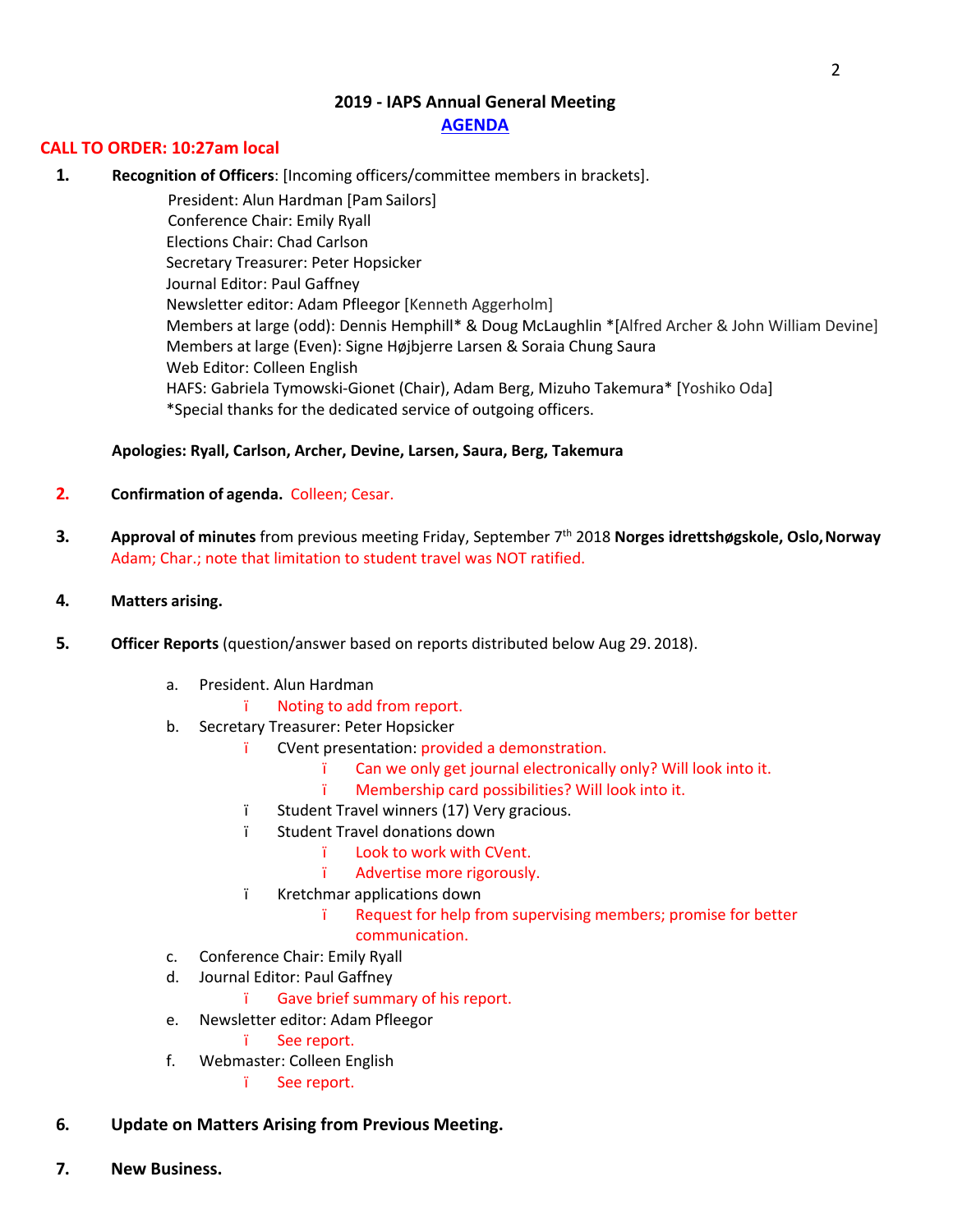- a) Updates from 2019 Exec Meeting: None.
- b) Presentation for IAPS 2020 Conference: Presented.
	- ï Croatia, University of Split/Zagreb 22nd 25th September 2020.
	- ï Held in Split, eastern shore of Adriatic Sea
	- ï Went through options.
- c) Service Award : Junko Yamaguchi
- d) Kretchmar Award: Boldizsar Balazs
- e) Next year's Fraleigh Award: Randolf Feezell

# **8. Other Business**

- 1. Reminder to seek conference host. Encourage members to apply to be host site.
- 2. Note to Signe/Card to be signed.
- 3. Announcement for call for paper from Yunac: Nietche and sports. Dec. 1 for abstract; Apr. 1 for papers.
- 4. President thanked outgoing officers: Adam, Dennis, Doug Mc., Yoshika
- 5. Thanks to Paul (journal); Char (helping with transition); Peter H.
- 6. Passed wreath to Pam.
- 7. Jeff with announcement for afternoon activities.

Adjourned: 11:15am Local.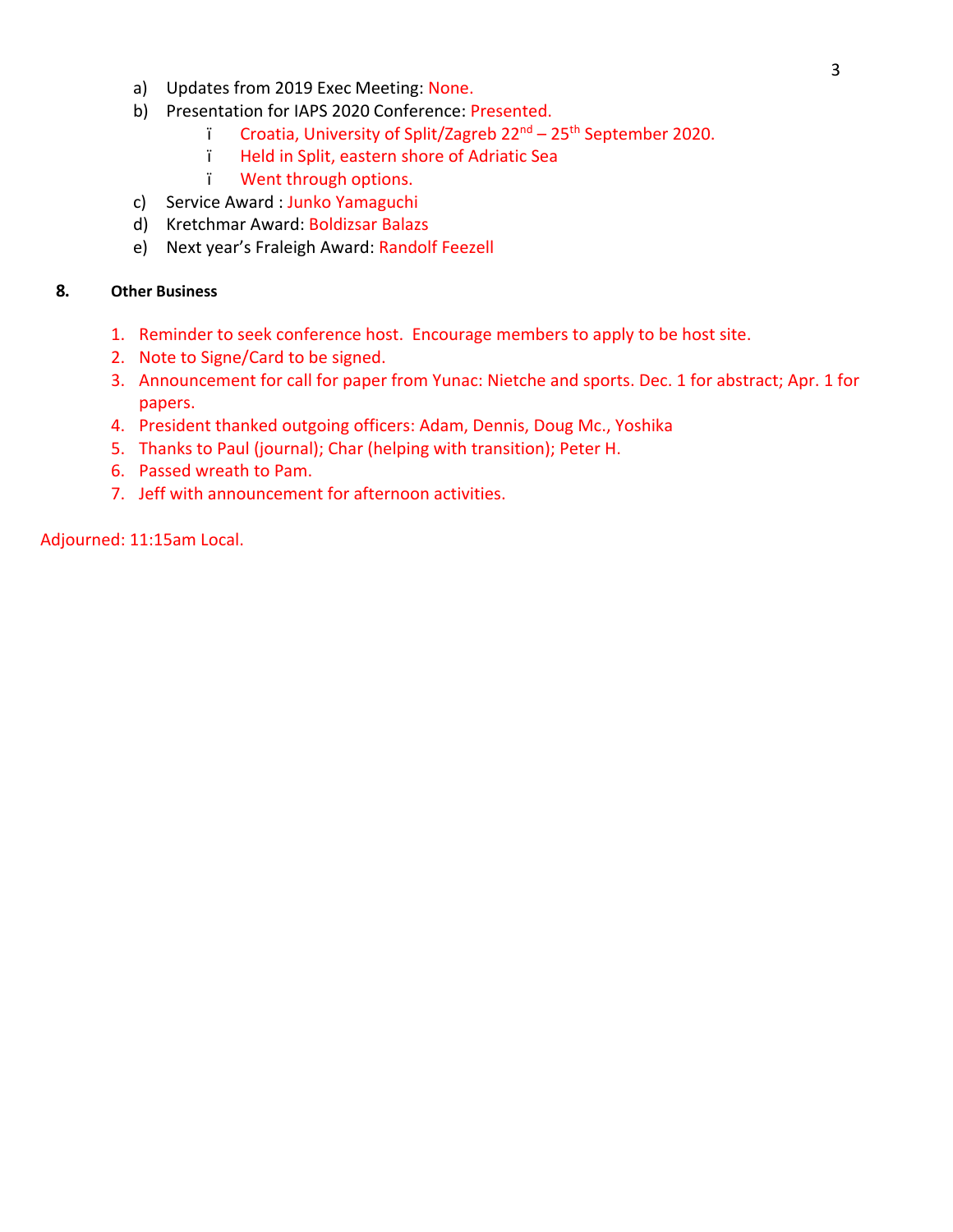# IAPS Annual General Meeting 11:30-12:30, September 9<sup>th</sup> 2018 Auditorium Norges idrettshøgskole, Oslo, Norway AGENDA

# CALL TO ORDER: 11:32am.

Alun thanked conference hosts, particularly Kenneth. All that we involved in planning. Special note to young scholars' workshop. Recommends it as an on-going occurrence.

# **1. Recognition of Officers**: [Incoming officers/committee members inbrackets]. Recognized.

**President:** Alun Hardman **Conference Chair:** Pam Sailors\* [Emily Ryall] Extra-special thanks to Pam for all her hard work. **Elections Chair:** Chad Carlson [Chad Carlson] **Secretary Treasurer:** Peter Hopsicker [Peter Hopsicker] **Journal Editor:** Paul Gaffney [Paul Gaffney] **Newsletter editor:** Adam Pfleegor **Members at large (even year):** Francisco Javier Lopez Frias\* & Claudia Pawlenka (apologies)\* [Signe Højbjerre Larsen & Soraia Chung Saura (apologies] **Members at large (odd year):** Dennis Hemphill (apologies) & Doug McLaughlin **Web Editor:** Colleen English **HAFS:** Kevin Krein\* (Chair), Lisa Edwards, Gabriela Tymowski-Gionet (apologies), [Adam Berg] \*Special thanks for the dedicated service of outgoing officers.

# **2. Confirmation ofagenda.**

- ï **Carwyn moves; Kevin 2nd.**
- **3. Approval of minutes**from previous meeting September 9th 2017, Whistler, Canada.
	- ï Colleen moves; Sigmund2nds.
	- ï **No further matters arising fromminutes.**

### **4. Officers Reports**.

President. Alun Hardman (question/answer based on reports distributed below Aug 29. 2018).

- ï Briefly mentioned negotiation of T&F/Sage contract. Deferred Paul Gaffney.
- ï Acknowledge passing of Bob Simon. Cesar Torres and Peter Hager going to Bob Simon's Celebration of Life on October 8.

Secretary Treasurer: Peter Hopsicker

- ï Student Travel AwardWinners
- ï No questions on report.
- Conference Chair: PamSailors

ï Nothing to add to report. (we had a good problem of having many submissions). Journal Editor: PaulGaffney

ï We have been approached by other publishers. We are hearing them out. Any new contract would begin 2020. Submissions to JPS are steady. Nothing else to add to the report.

- Newsletter editor: Adam Pfleegor
- ï Adam suggested that more people put their name in forservice.
- Webmaster: Colleen English
- ï Nothing to report
- **5. Update on Matters Arising from Previous Meeting.**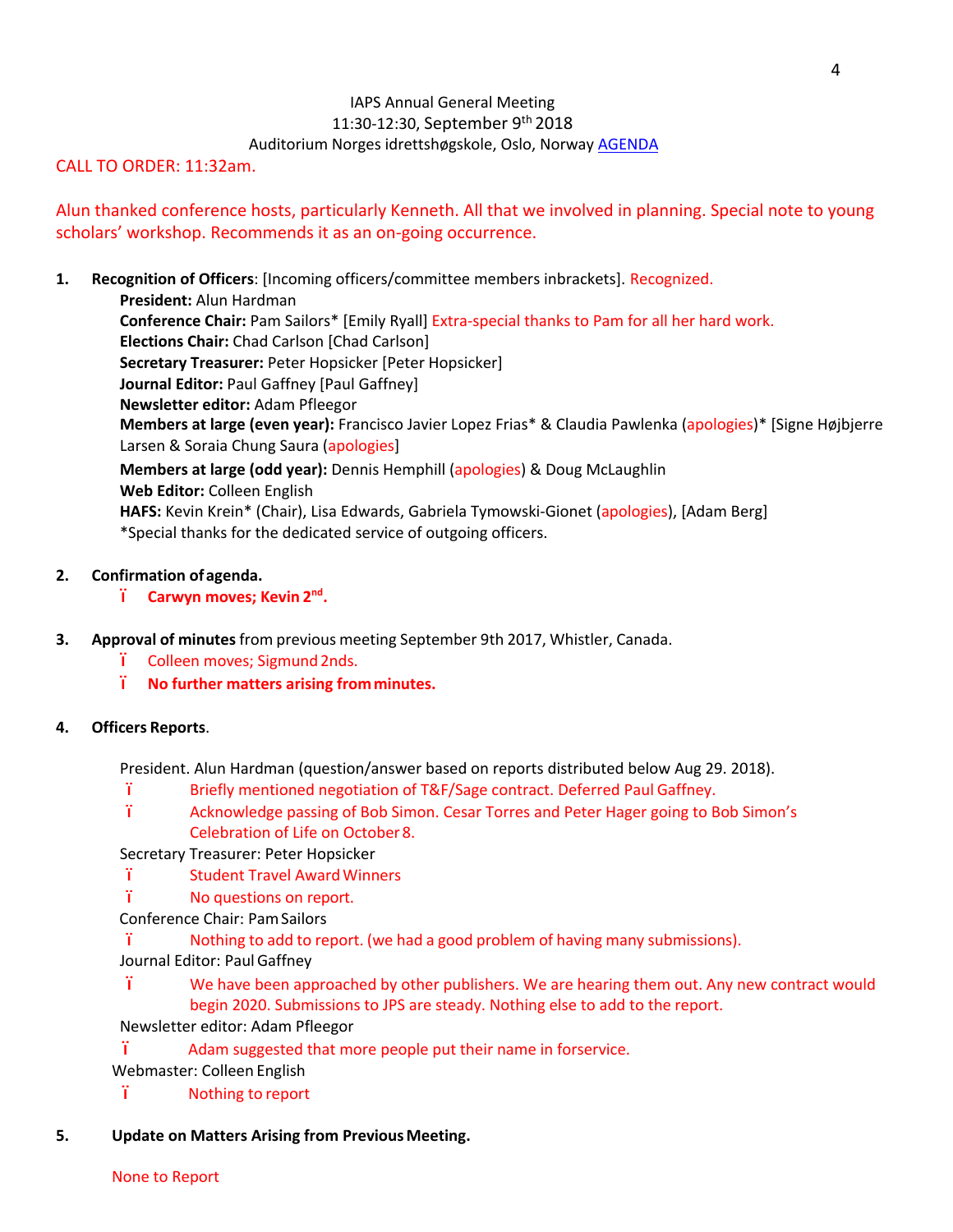# **6. New Business.**

- a) Updates from 2018 Exec Meeting
	- **1.** Need a nomination for HAFS committee.
	- **2.** Adam Pfleegor will be stepping down as newsletter editor after next year.
	- **3.** Student travel award: 3 times only; cannot get one if home institution ishosting.
		- **a.** Discussion that maybe cap of # with a competitive process. Will consider forthe future.
		- **b.** Questions about undergraduate, master's students, PhD. Number of yearsin program varies.
		- **c.** Discussion about retention and retaining students who do more than 3 years.
		- **d.** Discussion that this may be a fair distribution of resources. Not fundingeveryone for all years.
		- **e.** Discussion about generous notion of offer. There are really no criteria as towho comes or not. You apply, you get it.
		- **f.** Discussed about how generous the offer is compared to other students.
		- **g.** Suggestion that students submit budget with criteria. Depending on how faryou're travelling, may be more or less significant.
		- **h.** Depending on location of conference, we may have more or less students.
		- **i.** Suggestion that maybe after 3<sup>rd</sup> year, amount would decrease.
		- **j.** Suggestion that we go with 3 years.
		- **k.** Consideration that we reconsider if numbers do not stay at a high #of applications.
	- **4.** Discussion of "bundling"JPS and SEP. Reduced rate for having both subscriptions. Alun suggested that as long as there is no detrimental impact on IAPS finances (royalties), seems like something to pursue.

# **5. Reminder to have accurate EMAIL and journal MAILING ADDRESS inPayPal.**

- b) Presentation for IAPS 2018 Conference
	- **1.** Kyoto, Japan. 17-20 Sept.

# **7. Other Business**

- **a.** Jon Pike BPSA April 2-5, Trinity College, Oxford, UK. Invites IAPS membership to attend.
	- **i.** Identified keynote speakers.
- **b.** Awards
	- **i.** Kretchmar Student Essay Award: Matteo Cacchiarelli.
	- **ii.** Heather Reid Service Award: PeterHopsicker

Meeting adjourned: 12:30.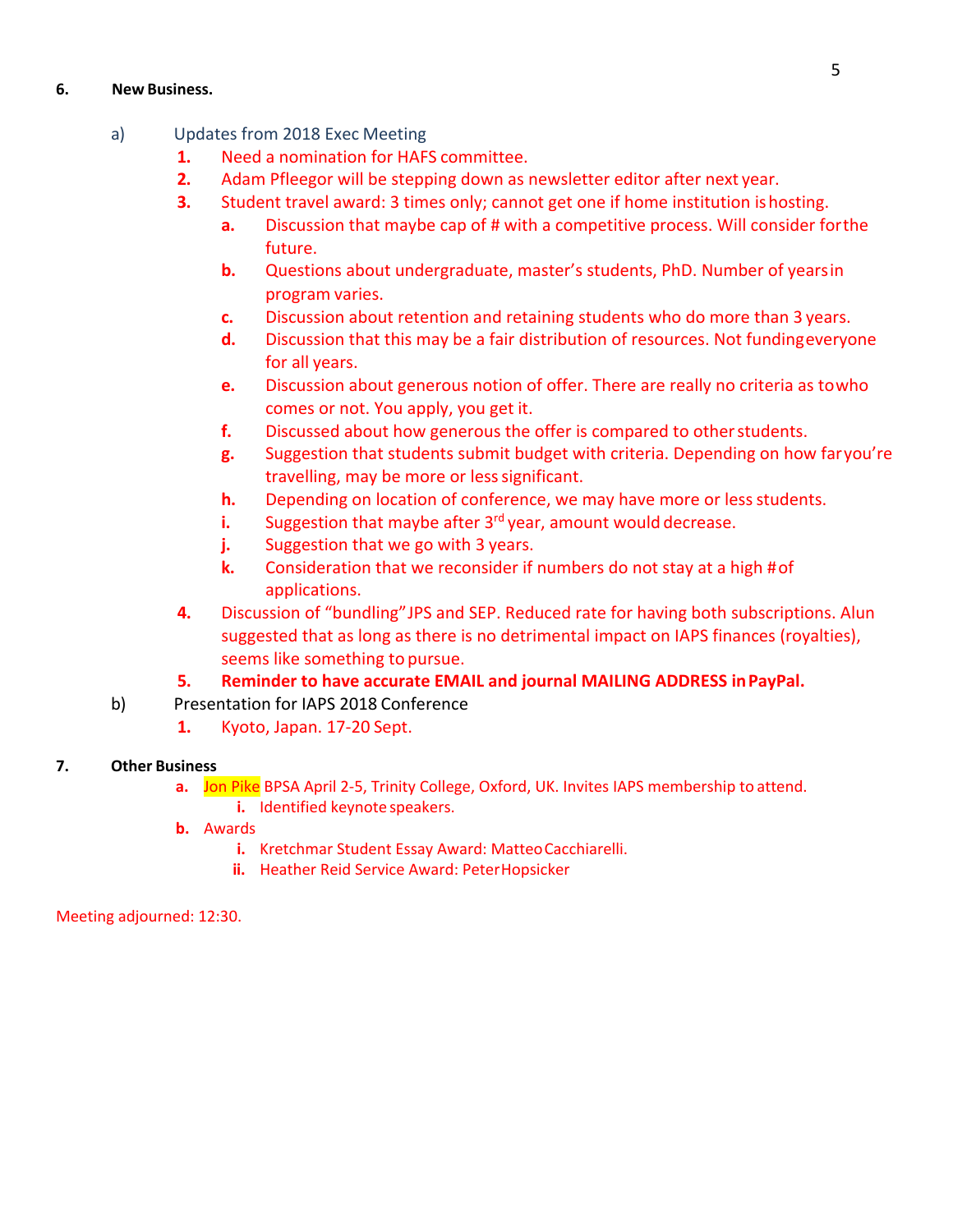### IAPS 2019 - President's Report Alun Hardman, ahardman@cardiffmet.ac.uk

#### **Kyoto 2019**

-----

Many thanks to Koyo Fukasawa at Tsukuba University and the Japanese association for the Philosophy of Sport for their work and hospitality in providing us with a wonderful conference this Fall. Thanks also to Emily Ryall and other members at large (Dennis Hemphill, Doug McLaughlin, Signe Højbjerre Larsen, Soraia Chung Saura) for their effort in providing a strong academic programme.

**IAPS Annual Conference 2020** – Due to unforeseen and exceptional circumstances, the University of Alaska Southeast will not be able to host next year's conference as originally planned. Instead, the conference will now take place in Split, Croatia with the support of University of Zagreb and University of Split who also submitted a bid to host in 2020. Many thanks to Matija Škerbić and his colleagues wh0 have been able to step forward to host next year at relatively late notice. The proposed conference dates are September 22<sup>nd</sup> to 25<sup>th</sup>, 2020. Further information will be presented in Kyoto.

This will be my second and final year as IAPS President. It has been an hour and a huge privilege to serve the association in this prestigious capacity. I would like to make a few particular thanks to those who have helped me and the association significantly during my tenure. First, to Peter Hopsicker, your secretary/treasurer whose incredible hard work and guidance has been invaluable. Peter unstinting work has brought our association forward significantly and he continues to look out for ways to support our core business of expanding of our discipline around the world. We are in a strong position, organisationally, financially and academically. Peter's work in supporting the development of young professionals and new member of the association has been incredible.

To Paul Gaffney, the JPS editor for his tireless diligence in ensuring the association journal maintains standards of the highest order. Publications in the JPS are valued highly and it is a very competitive publishing space. Paul responds to reviewees with and incredible amount of grace and support and always provides invaluable support to the journal reviewees. His stewardship over the past few years in negotiating a new and improved publishing deal for the journal ensures that we can realise the economic value of our academic product appropriately.

Thanks also go to Char Weaving, a tough act to follow. She has set the bar incredibly high for the role of President. Her support during the first year of my presidency was incredibly generous. We welcome Pam Sailors, a long standing member of the association, a hugely respected scholar and a great person as the next association president.

I would also like to thank all those who have served on the executive committee during my presidency. Your work has been extremely effective and always undertaken with enthusiasm and encouragement. The work you do will often goes unrecognised by your organisations, and yet the work of associations such as IAPS is the very cornerstone of what is uniquely valuable in higher education. More significantly, without such contributions, the space and importance of critical, well reasoned, generous and civil debate, conditions increasingly rare, would be less able to thrive and benefit the sporting cultures we love. Thank you all.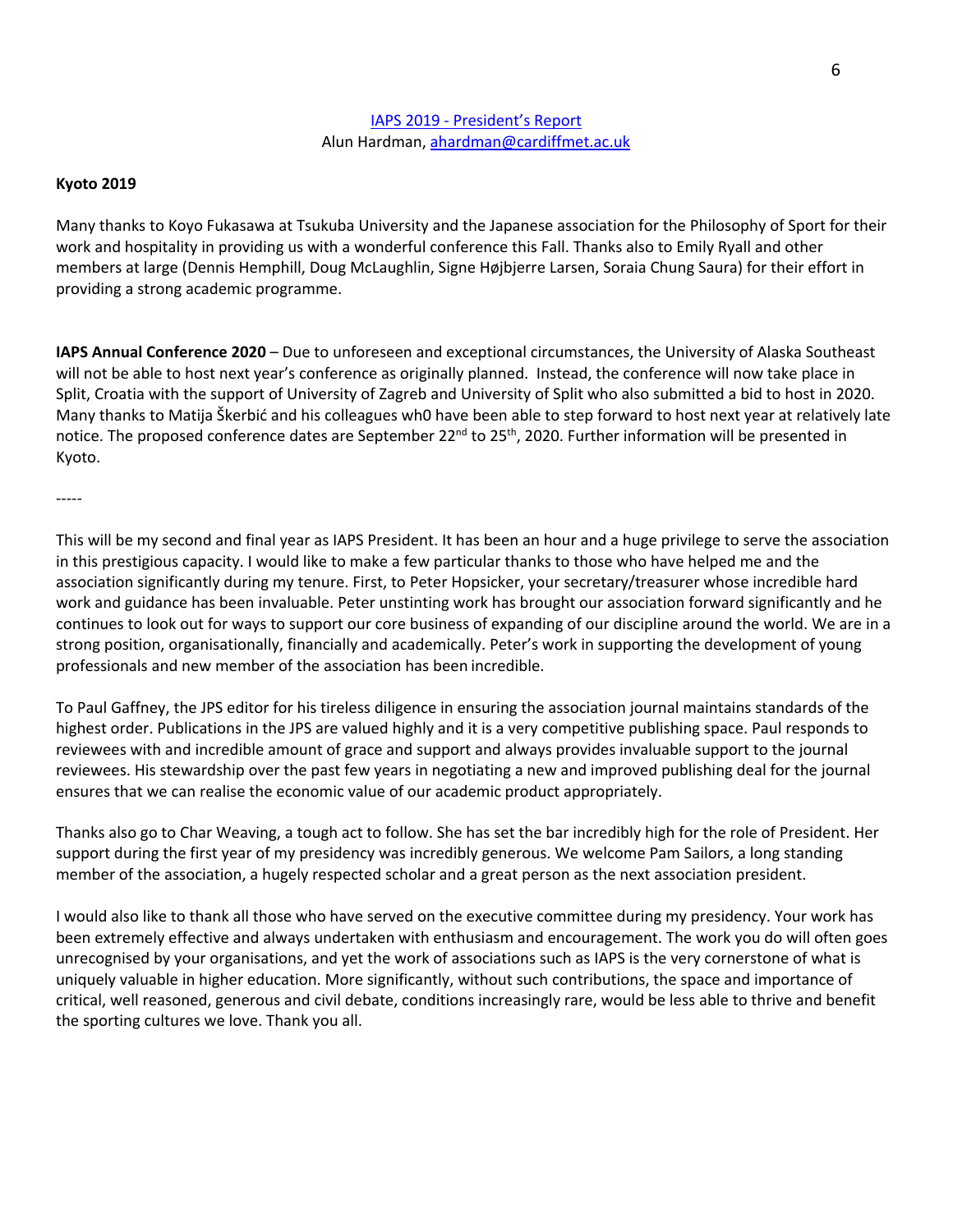# Summary

- 1. Memberships are slightly down from last year's five-year high (204), but 182 is still second highest in the same window of time. Remember that IAPS memberships are on a calendar year.
- 2. IAPS demographics are similar to last year with Europe and Asia comprising 50% of the membership.
- 3. IAPS remains in good fiscal health. We have over \$128,000 in cash and over \$100,000 ininvestments.
- 4. Our investments have been as high as \$105,000. Fluctuation in the global economy continues to limit ourgrowth.
- 5. The IAPS membership has been very generous, and I thank each and every one of you who donated to the IAPS Student Travel Fund. Seventeen of our members have donated a total of \$1,250 to date. However, this is significantly down again from last year (-\$1,150). I would again suggest that this has something to do with the PayPal interface and marketing. I will look for a solution to make this process more efficient. Remember, you can donate at any time here.
- 6. We are distributing 17-\$1,000 student travel awards this year (\$17,000). This is down from 18 awards in 2018. I would note that recipients are overwhelmingly appreciative of these grants.
- 7. I have been able to secure an IAPS Business Credit Card. We currently have a debit card, but we get charged fees for each international transaction. With the Business Credit Card, there are no international fees (conversion or other). As long as I pay it off in a timely fashion, we should accrue no interest. I often use this method of payment when paying for other associated memberships (i.e., ICSSPE and FISP), when maintaining our corporate status in Canada (yearly fee), and with other international transactions. Short story: using this card and paying it off immediately with each transaction will save IAPS some money.

# New Membership Portal

# WE HAVE A NEW MEMBERSHIP PORTAL! (This is important!)

**IAPS has moved its membership services to CVent.** You can access that website here: IAPS Membership Portal.

Two important things:

- 1. If you are currently a 2019 IAPS member, you can go to the website and set up your profile **BUT DO NOT PURCHASE A NEW MEMBERSHIP**. Your current membership will suffice for the remainder of 2019. You may purchase 2020 memberships starting in October.
- 2. If you are NOT currently a member, you can go to the website, set up your profile and purchase a 2019 membership. The PayPal option will cease to exist.

# What are the benefits for you and IAPS?

- 1. CVent is a world-wide organization that has the infrastructure to specifically cater to international organizations.
- 2. You control your profile information in the IAPS Membership Portal. You can change your mailing address, email address, profile picture etc. at any time. No longer do you have to contact me about updating this information.
- 3. You can log into the IAPS Membership Portal and see the status of your membership and other purchases (i.e. conference registration) at any time. No longer do you have to ask me "Have I renewed mymembership yet?"
- 4. The IAPS Membership Portal will automatically email you reminder notices to renew your membership in regular intervals both before it expires and after it does.
- 5. The IAPS Membership Portal will automatically send you an email confirmation of yourmembership renewal with the IAPS logo, cost, and item number.
- 6. For next year's conference (2020), we hope to have the IAPS Membership Portal linked with the IAPS conference registration process. When you register for the conference, the IAPS Membership Portal will automatically check your membership status. If you are not yet a member, you will be able to purchaseboth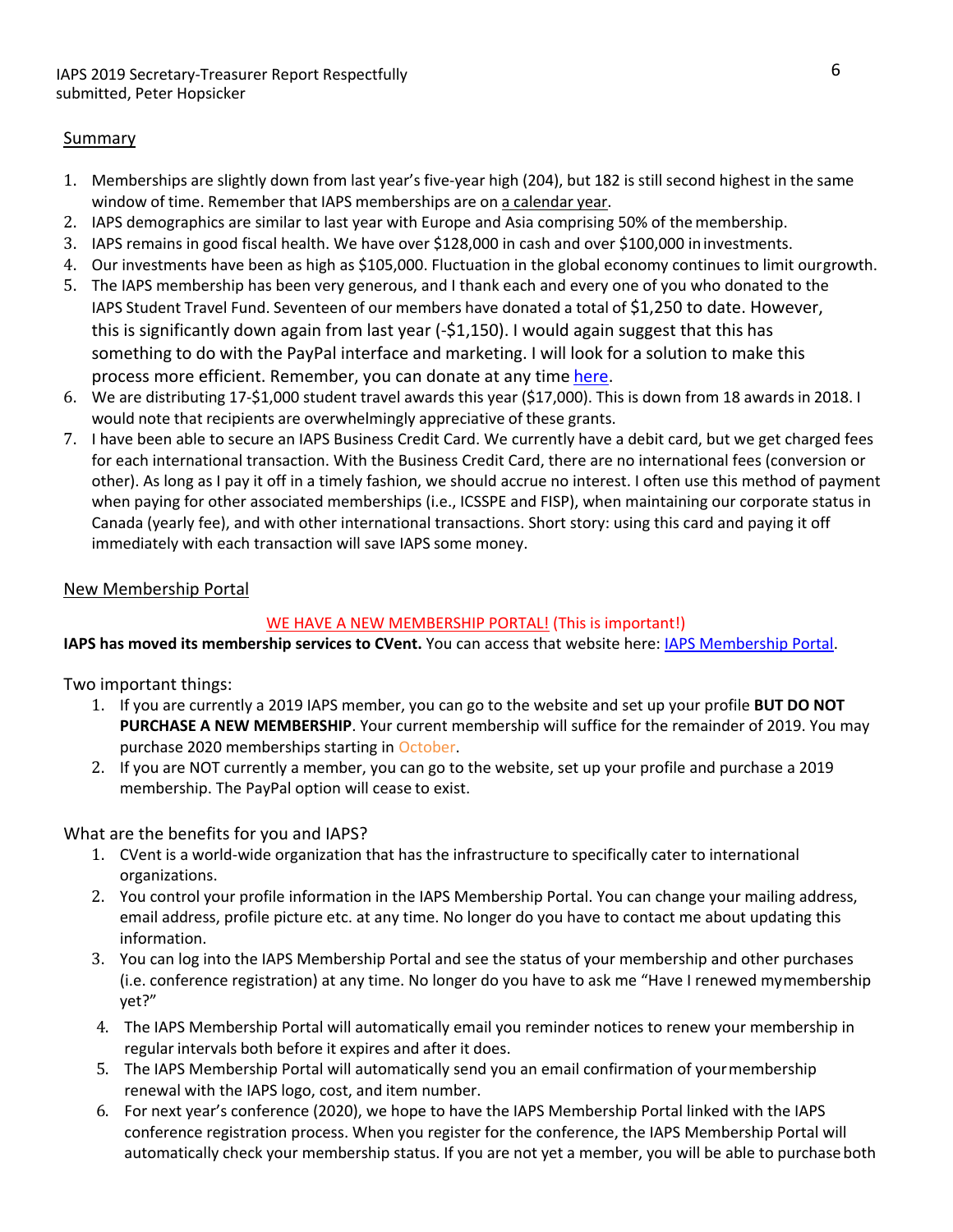a membership and conference registration in the same place. The same results of  $7$ 

7. At the upcoming conference in Kyoto, the Executive Committee will be discussing the linking of abstract submissions and conference website (including program schedule and abstracts) to the IAPS Membership Portal. For an example of what all this looks like linked together, see here (PAFCS example). As an aside, we can also set up the conference host application process through CVent.

I hope to provide an overview of the IAPS Membership Portal at the Kyoto Conference in September during the AGM.

|                  | IAPS Membership as of August 29, 2019 | For comparison:         |
|------------------|---------------------------------------|-------------------------|
|                  |                                       | 2014 Membership = $141$ |
| Standard         | 146                                   | 2015 Membership = $163$ |
| Student          | 36                                    | 2016 Membership = 170   |
| Total Membership | 182                                   | 2017 Membership = 169   |
|                  |                                       | 2018 Membership = 204   |

IAPS Membership Diversity as of August 29, 2019

| Australia                |    | Jamaica              |                |
|--------------------------|----|----------------------|----------------|
| <b>Belgium</b>           |    | Japan                | 29             |
| <b>Brazil</b>            | 6  | Netherlands          | 4              |
| <b>Brunei Darussalam</b> | 0  | New Zealand          |                |
| <b>Bulgaria</b>          |    | Norway               | 6              |
| Canada                   | 18 | Poland               | $\overline{2}$ |
| Croatia                  |    | Portugal             | $\overline{2}$ |
| <b>Czech Republic</b>    | 2  | Slovenia             | 3              |
| <b>Denmark</b>           | 5  | South Africa         |                |
| Finland                  | 3  | South Korea          |                |
| France                   |    | Spain                |                |
| Germany                  | 2  | Sweden               |                |
| Hungary                  |    | Switzerland          |                |
| India                    |    | Taiwan               | 5              |
| Israel                   |    | United Kingdom       |                |
| Italy                    |    | <b>United States</b> | 59             |

43% North America; 27% Europe; 23% Asia; 3% Australia; 3% South America; 0% Africa.

#### **IAPS 2019 Budget as of August 29, 2019**

| Income<br><b>Memberships and Student Travel</b><br>Donations                                                                                          | \$50,620.29<br>\$10,303.61                                        |
|-------------------------------------------------------------------------------------------------------------------------------------------------------|-------------------------------------------------------------------|
| <b>Routledge Royalties</b><br>PayPal Account                                                                                                          | \$40,081.71<br>\$234.97                                           |
| Investments<br>Investment Balance (August 2019)                                                                                                       | \$102,376.01                                                      |
| Expenses<br>Conference Expenses Kyoto<br>Legal Fees (Investment, LLC, Inc)<br>Online Membership/Website<br><b>Bank Service Charges (international</b> | $$16,770.38*$<br>\$13,580.91<br>\$89.06<br>\$2,498.64<br>\$198.03 |
| wires)<br>Other expenses                                                                                                                              | \$403.74                                                          |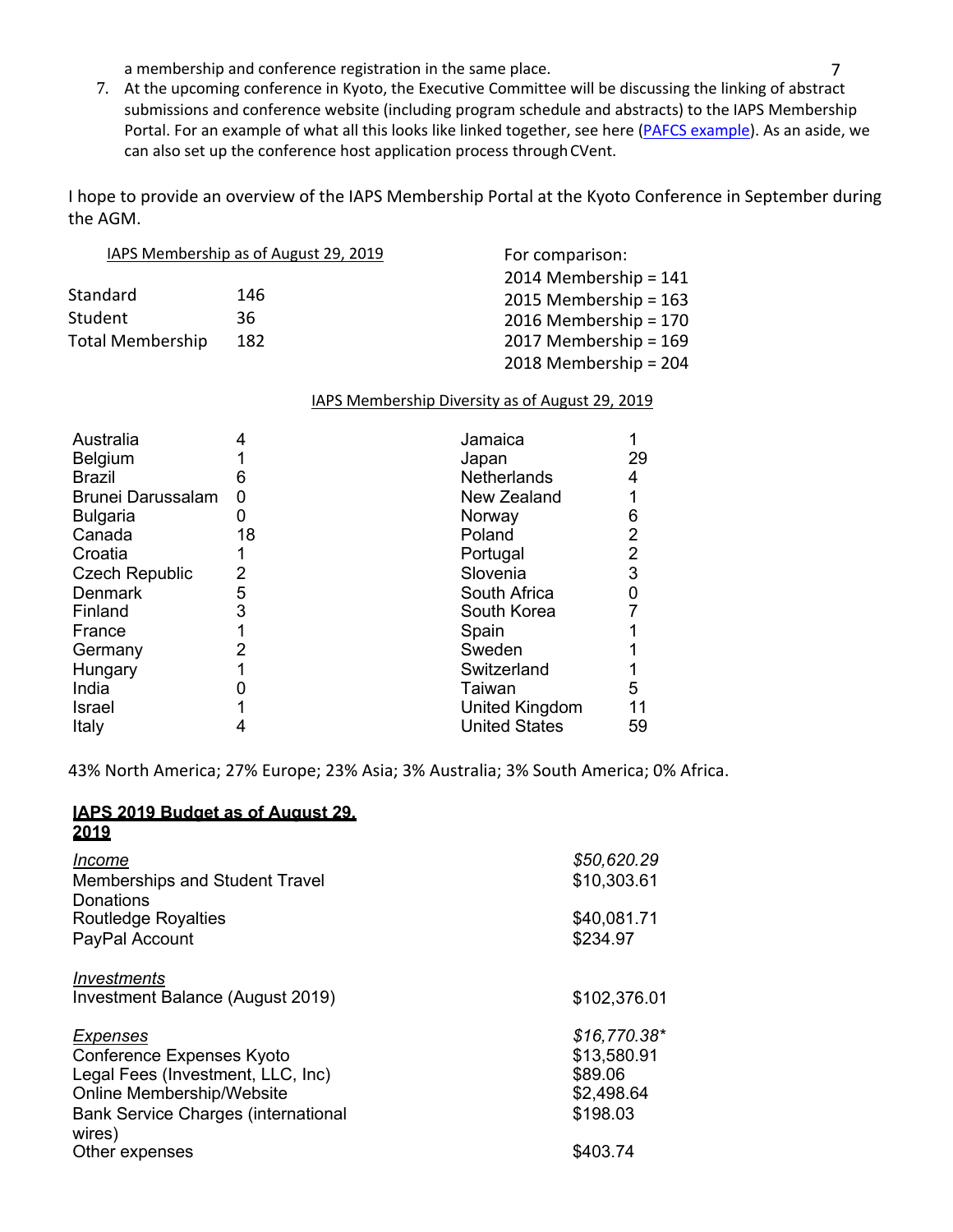# *Totals as of August 29,2019*

| Total Cash (M&T Bank) | \$128,325.05 |
|-----------------------|--------------|
| Total Cash (PayPal)   | \$234.97     |
| Total Investments     | \$102,376.01 |
| Grand total           | \$230,936.03 |

\* This does not reflect additional conference expenses and the awarding of student travel grants in September.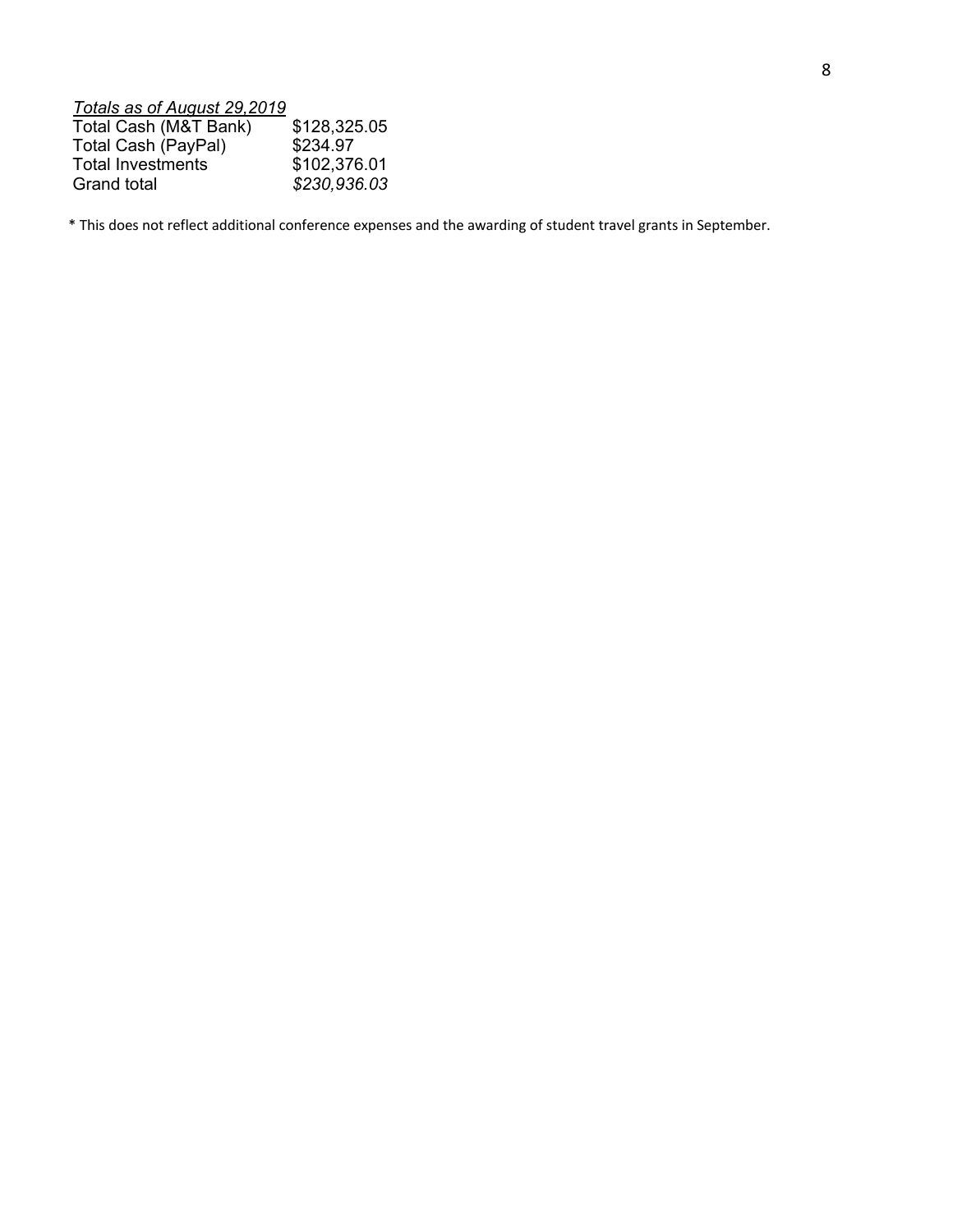# *Journal of the Philosophy of Sport*  **Editor's Report: August 31, 2019 Paul Gaffney**  gaffneyp@stjohns.edu

#### **Submission Statistics**

This report covers the twelve months from August 16, 2018 to August 23, 2019. Here are the basic statistics for this year and from the reports from the past few years:

|                            | 2018-2019 | 2017-2018 | 2016-2017 | 2015-2016 |
|----------------------------|-----------|-----------|-----------|-----------|
| New Articles Submitted     |           |           | 58        |           |
| Final Decision on Articles | 50        | 43        | 56        |           |
| <b>Accepted Articles</b>   |           | 26        | 30        | 29        |
| <b>Book Reviews</b>        |           |           |           |           |

New Submissions and Backlog: New submissions have held relatively stable—75 this year and 71 last year. These figures are normal, after a slight dip down to 58 in 2016-2017, which is good news. The 75 new submissions this year includes eleven invited papers that were included in the July 2019 Special Section "Emotion in Sport and Games" (JPS 46-02). Because of these invited articles we were able to get ahead of publishing schedule and develop a little backlog, which is desirable in order to ensure optimal publishing quality. The November 2019 issue (JPS 46-03) has just been set; it will include nine new articles (none of which were invited), and one Book Review. At this point we have two articles published online that are scheduled to appear in the March 2020 issue (JPS 47-01), and three more that are close to final acceptance (pending minor revisions) Additionally, there are six new manuscripts currently under initial review.

Acceptance Rate: If we count the eleven invited articles published in the July 2019 Special Section, the acceptance rate is 33% (27/81); without those eleven articles the acceptance is 23% (16/70). Some of the papers that were not accepted have been sent back for further revision, so possibly some of them could be accepted for publication at a later date. As I have mentioned in previous reports, Taylor/Francis has introduced new options for the final editorial decisions: Accept (with minor or major revisions); Reject and Resubmit; Reject (as Unsuitable); Reject (as Unsound). The option Reject as Unsuitable is useful because we often receive otherwise well-written manuscripts that are not appropriate for our journal (usually because their focus is not sufficiently philosophical) so this option allows me to direct them to other outlets for consideration.

#### **Changes to the Editorial Board**

There have been no changes in the editorial board in the last 12 months.

#### **Special Topic Volumes**

We have a Special Section planned for November 2020 (JPS 47-03). The topic of this section will be "Ancient Philosophy of Sport," to be guest edited by Heather Reid.

#### **New Contract with Taylor & Francis**

Our previous seven-year Publishing Agreement with Taylor & Francis expired at the end of December 2018. It had an automatic three-year rollover if neither side desired to discontinue the relationship, so we are presently in the first year of that rollover. We did not renew the Publishing Agreement last fall 2018 because we wanted to consider our situation and our relationship with Taylor & Francis thoroughly. Specifically, because of the growth and the vitality of our Association we wanted to make sure that we were receiving financial support that is commensurate with our value to publishers. Our consideration included listening to the interest of other publishers, who approached me unsolicited. We have received a draft proposal of a new Publishing Agreement from Taylor &Francis, and we are working on it to make sure that it reflects our value and addresses all concerns. I anticipate that a new Publishing Agreement can be worked out this fall and signed into effect January 1, 2020.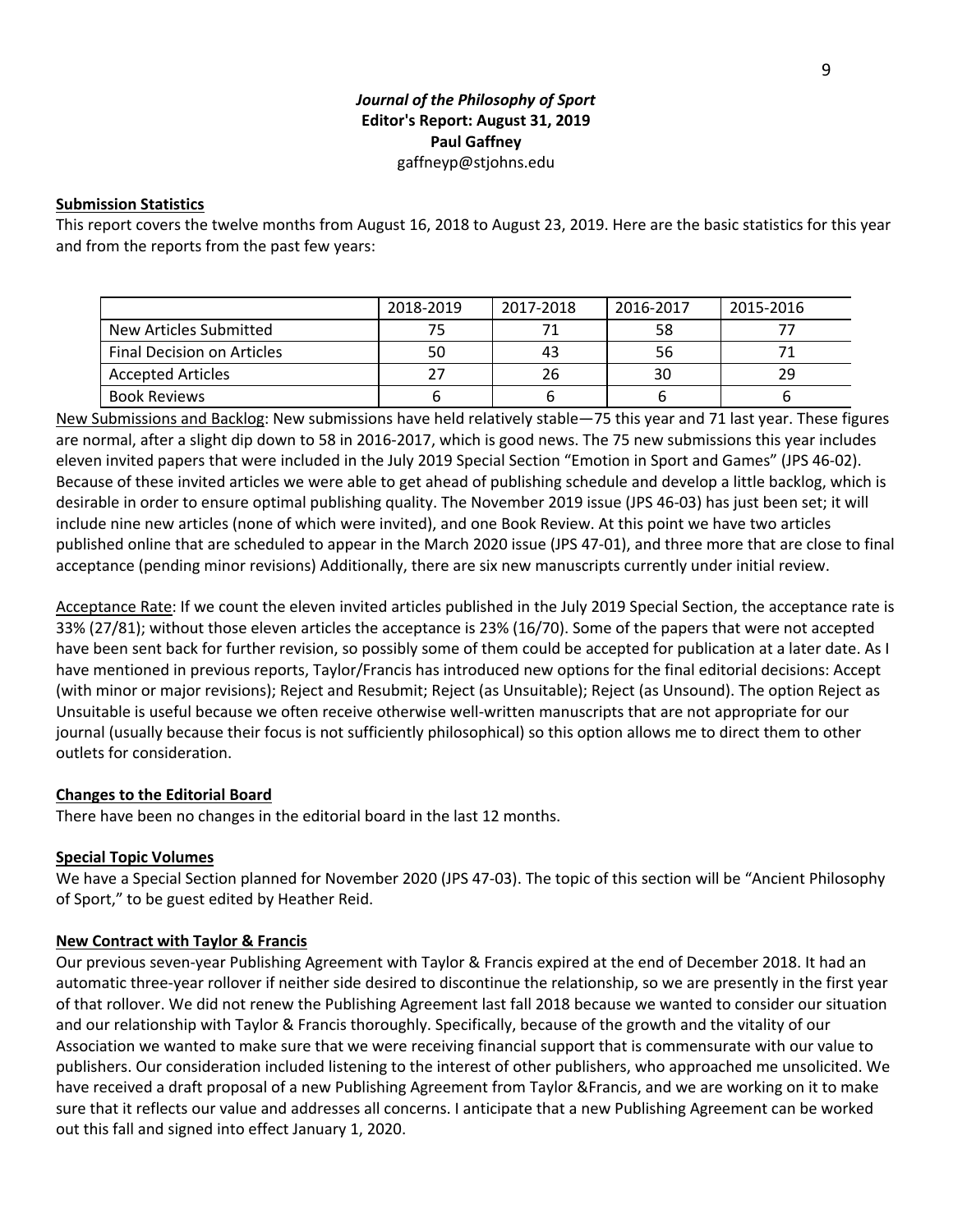# **Journal Highlights**

Standard indicators all suggest that our journal continues to grow in reach, impact, and prestige.

- ï Journal Circulation: Number of Institutions with Access (Via Subscription, Sales Deal, or SubjectCollection)
	- o 2018—3,017
	- o 2017—2,564
	- o 2016—2,451
	- o 2015—2,339
	- o 2014—2,373
	- o 2013—2,225
	- o 2012—2,071

# ï Downloads

- o JPS received 35,626 articles downloads in 2018, as compared to 33,000 downloads in 2017.
- o The most downloaded article is "Transgender women in sport" (*JPS* 44-02), by Andria Bianchi with 1,404 downloads

# i Impact Factor:

Impact Factor is calculated on citations made in one year to items published in a journal in the two previous years, divided by the number of source items published in those two years. Source items are research articles, review articles, proceedings papers and short communications. All other items—such as book reviews, letters, editorials, obituaries and news items—do not count towards the denominator in the Impact Factor calculation.

- o 2018—0.719
- o 2017—0.797
- o 2016—0.926
- ï The Top Ten Citing Journals *Journal of the Philosophy of Sport*
	- o *Journal of the Philosophy of Sport* (8)
	- o *Sports, Ethics and Philosophy* (6)
	- o *Physical Education and Sport Pedagogy* (2)
	- o *Aesthetics of Videogames* (1)
	- o *American Journal of Bioethics* (1
	- o *Behavioral Sciences* (1)
	- o *Current Sports Medicine Reports* (1)
	- o *European Journal of Operational Research* (1)
	- o *Canadian Journal of Philosophy* (1)
	- o *International Journal of Indian Culture and Business Management* (1)

# ï Altmetric Scores:

o The top Altmetric scoring article was "Toward sport reform: hegemonic masculinity and reconceptualizing competition" (JPS 45-01), by Colleen English, with a score of199.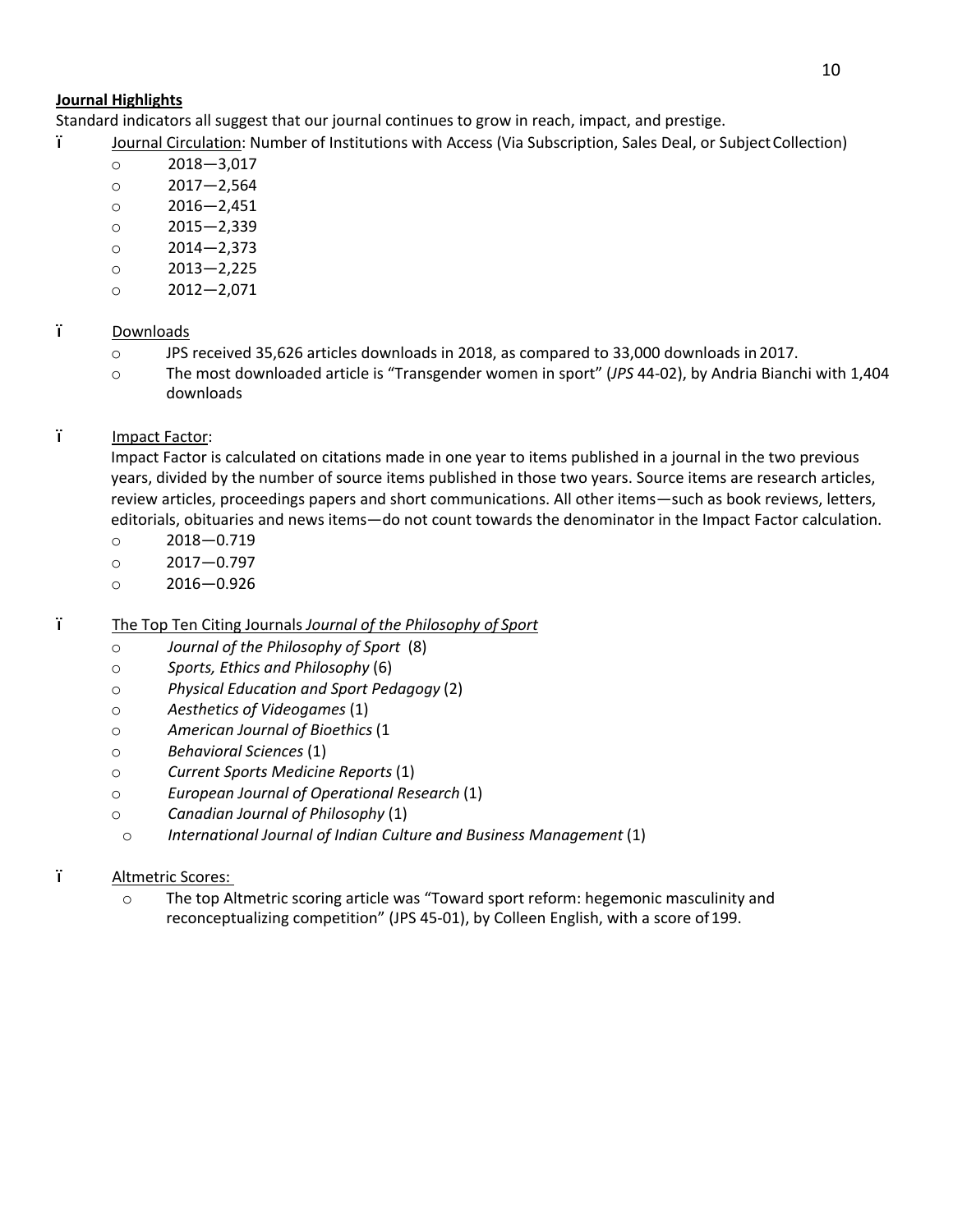# **Newsletter Editor Report IAPS Annual Conference – Kyoto, Japan 2018 – 2019**

Colleagues and friends, since the last time we met in we have published three newsletters that were distributed to the IAPS listserv, as well as made available on the organization's website and various social media accounts (i.e., Twitter and Facebook).

Following the conference here in Kyoto I will be passing the torch to the next newsletter editor. It has been a privilege to serve the organization that has meant a great deal to me in both my personal and professional life. I am confident the new era of the newsletter will bring improvements and better integration of our technology.

I want to thank the executive board for providing me timely information over the years. Specifically, I want to thank Peter Hopsicker and Colleen English for their support and assistance in the dissemination of the newsletter.

Thank you and please contact our incoming newsletter editor with items to share with the organization!

Respectfully submitted, Adam Pfleegor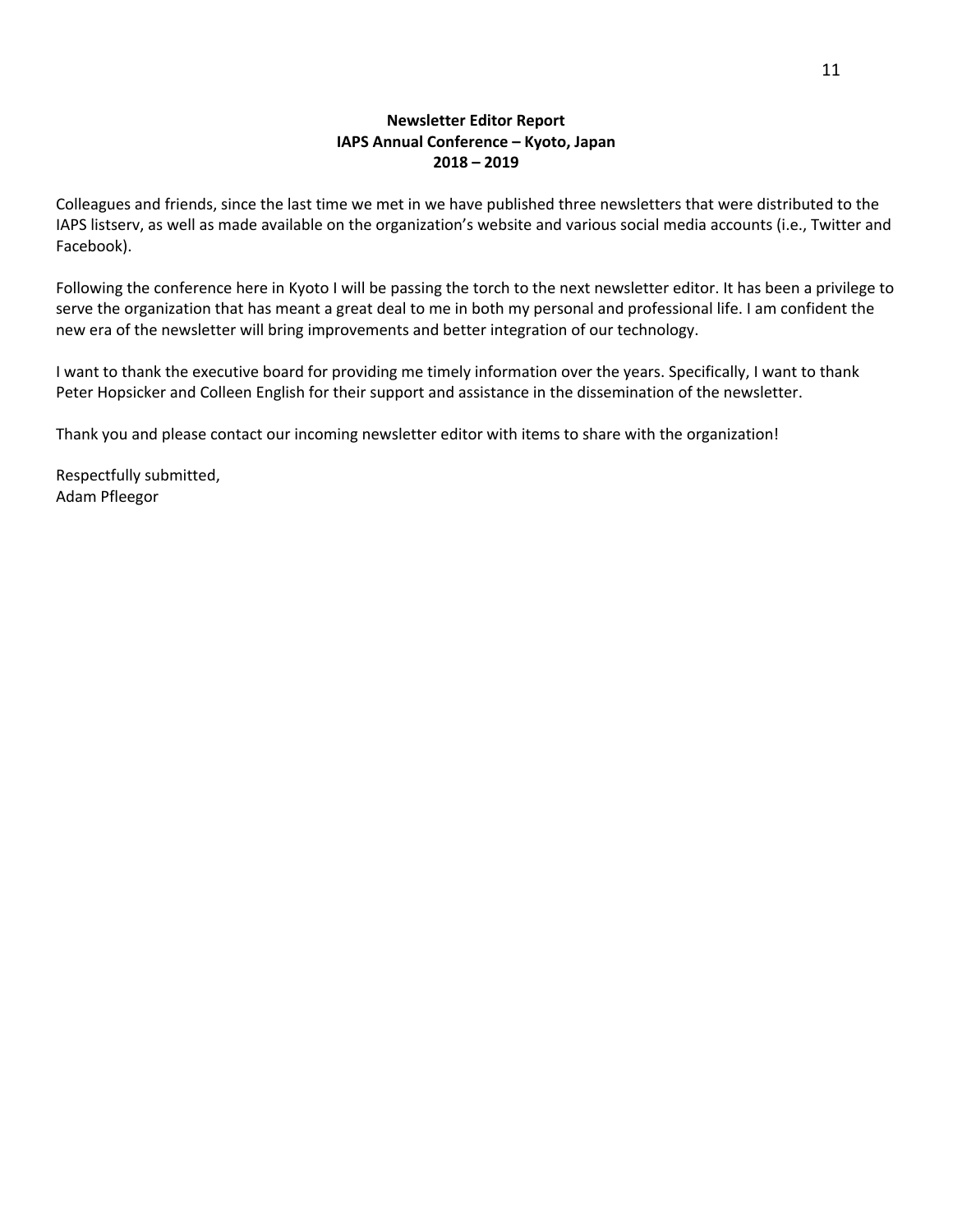# **Website Editor's Report Colleen English**

### *Website*

Website traffic is relatively steady, with an average of 1,490 views per month and 580 visitors per month. The number of views per month is relatively the same as 2017-2018, but visitors is down. This may be attributed to the conference. For the 2018 meeting, more information about the conference was provided on the IAPS webpage than for the 2019 meeting. The tables below show monthly website traffic from August 2018 – August 2019 and yearly statistics from 2015  $-2019.$ 

|                 | AUG   | <b>SEP</b> | ОСТ   | <b>NOV</b> | DEC   | JAN   | FEtB  | MAR   | <b>APR</b> | MAY   | <b>JUN</b> | JUL   | AUG   |
|-----------------|-------|------------|-------|------------|-------|-------|-------|-------|------------|-------|------------|-------|-------|
|                 | 18    | 18         | 18    | 18         | 18    | 19    | 19    | 19    | 19         | 19    | 19         | 19    | 19    |
| <b>Views</b>    | 1,581 | 2,074      | 1,383 | 1,091      | 1,489 | 1,102 | 1,230 | 1,475 | 2,193      | 1,701 | 1,439      | 1,464 | 1,146 |
| <b>Visitors</b> | 638   | 912        | 646   | 511        | 532   | 495   | 458   | 525   | 745        | 597   | 506        | 493   | 486   |

|                 | 2015   | 2016   | 2017   | 2018   | 2019 (as of Sept. 8) |
|-----------------|--------|--------|--------|--------|----------------------|
| <b>Views</b>    | 20.364 | 15.958 | 13.341 | 18.573 | 12.161               |
| <b>Visitors</b> | 8.399  |        | 5,779  |        | 4.483                |

Over the past year, I have maintained the website and performed a few minor updates to enhance the navigability of the site and its organization. At one point during the year, the website was down as background updates needed to be done. These were completed in a timely manner and the website was back and running in approximately one week. I am open to constructive feedback and criticism to making the site more functional and easier to use.

# *Social Media*

IAPS currently has 765 Twitter followers, up from 664 as of last year's website editor's report.

IAPS Twitter activity is typically steady throughout the year, with the most significant activity in September, during the annual conference. The majority of Tweets on IAPS' timeline are about the conference—both in organizing information and session content. In general, Twitter seems to reach a significant number of users, many of whom are not members of the organization.

IAPS has both a Facebook Page and Facebook Group. The page currently has 153 followers. Posting on the page is limited to the administrator (me) and most posts convey information about the conference or the organization. The posts typically reach between 100-200 people.

The group currently has 313 members and is an interactive community. Occasionally, spam and inappropriate posts need to be removed and users blocked. Neither the Facebook Page or Group is very active. Both have had an increase in followers over the last year.

At this time, I view social media as the greatest potential growth for the organization on the web. As we grow as an organization and encourage more to take part in sport philosophy, social media can be a useful meeting ground. I welcome suggestions as to how we can increase our virtual presence.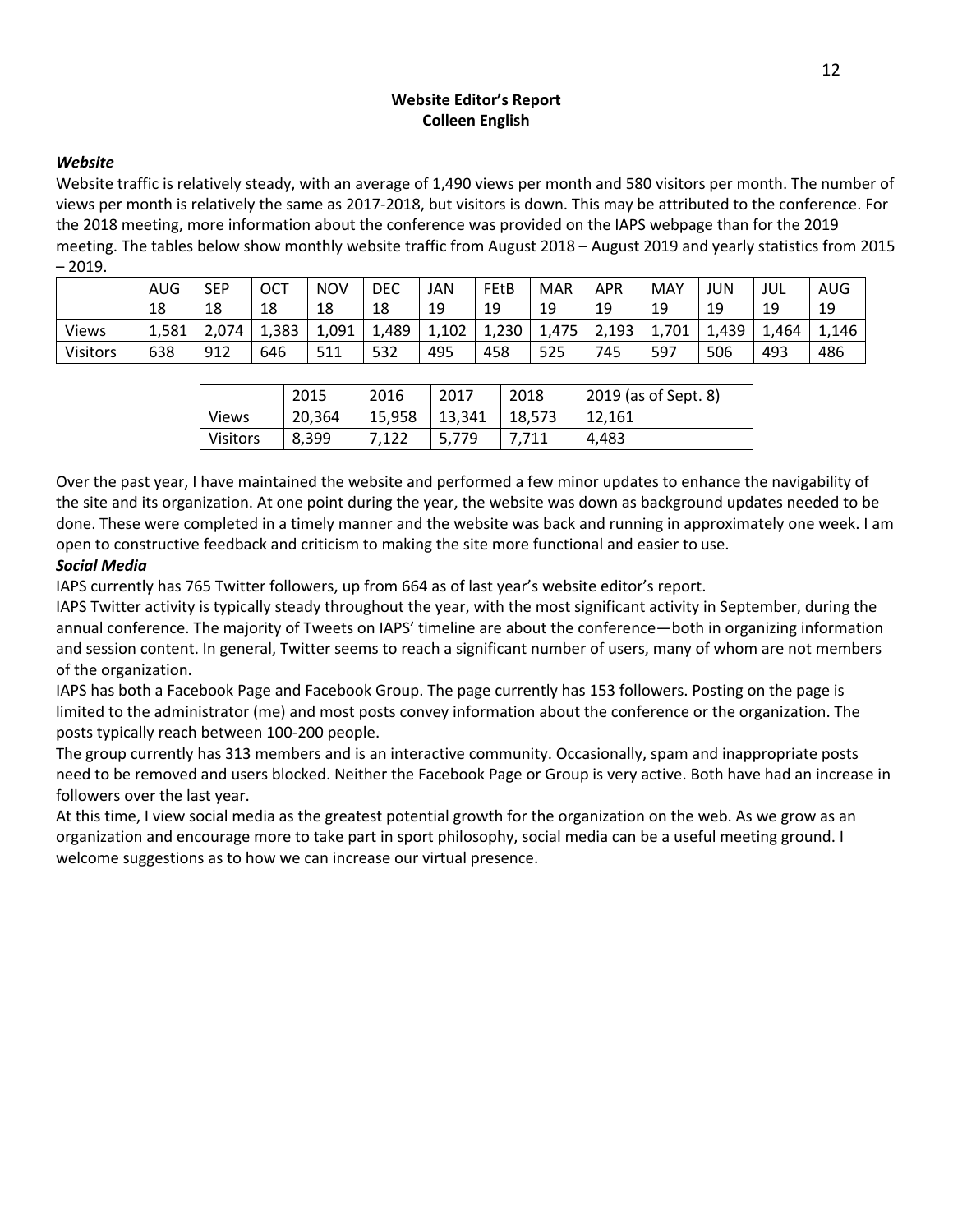# **Conference Chair's Report** *2018/19*

### *Emily Ryall*

First, please may I thank Pam Sailors for her support in handing over the position of Conference Chair to me. It has been a very steep learning curve but she has responded to any questions that I have had with speed and patience.

Second, I wish to thank Koyo Fukasawa, Takayuki Hata and their team for all the work they have done in planning the conference. They have been absolutely brilliant in their diligence and support in getting the conference schedule organised.

Please find below an overview:

- ï Abstracts submitted: 92
- ï Abstracts accepted: 89
- ï Abstracts withdrawn: 12
- ï Final papers: 77

In addition, there are 8 papers for the joint JSPSPE meeting, and 3 keynote papers.

There are representatives from 22 countries including: US, Japan, Australia, New Zealand, Brazil, UK, Canada, Poland, Netherlands, Czech Republic, Norway, Denmark, Finland, Slovenia, Hungary, Croatia, Belgium, Portugal, Italy, China, South Korea, Taiwan.

We received fewer than usual abstract submissions but this may be a result of both the location (there are unsurprisingly fewer European presenters than normal, but more Asian and Antipodean presenters) and the funding situation in many Universities (which may be a particular reason for such low numbers from the UK which traditionally has been a strong collective). It may also be a reflection of a greater reluctance to travel due to environmental concerns.

### **Further thoughts:**

- ï I note from last year's Conference Chair's report that there was the suggestion that the Conference Chair is emailed directly with submissions for the student essay award, however this did not happen. Probably because I was unaware of the procedures and particular issue. One student made it clear in his submission to EasyChair that he wished to be considered for the essay prize and attached the complete essay, the other student did not. I will clarify the information that is sent out next year in relation to this.
- ï We only received two submissions for the student essay award which was disappointing considering there were more than two potential applicants. Students should be encouraged to submit their essays for the award – perhaps we should delay the submission date to after the abstract date so they have longer to write theiressay?
- ï I sent an email to Alun (Chair) and Peter (Secretary) regarding future possibilities of recording and broadcasting the conference. I have asked for this to be discussed as an item on the agenda.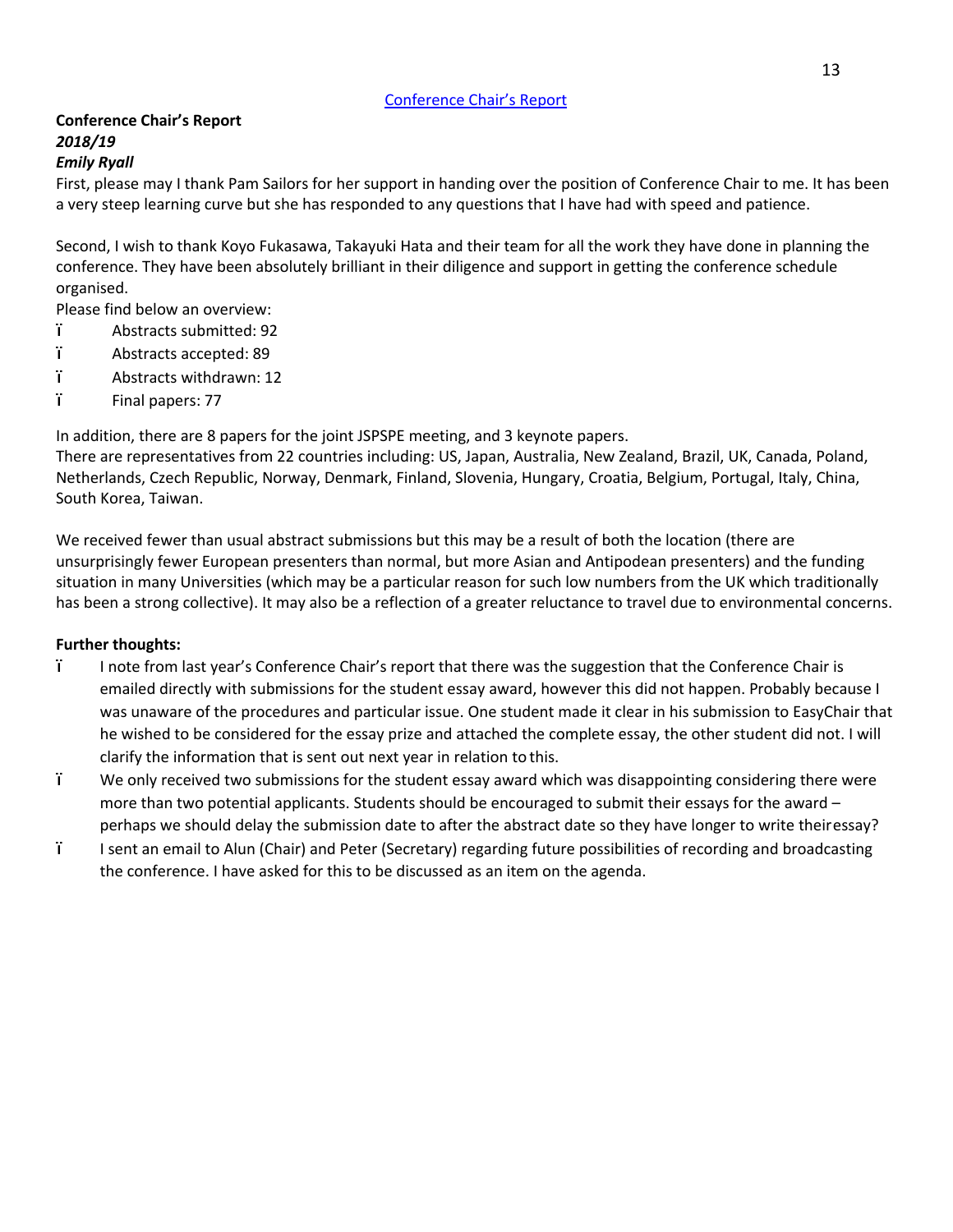### 2019 Elections Chair's Report **- Chad Carlson**

Thanks to all who voted in this most recent election. We had a voter turnout of just under 60%--a few points below where we've been the past three elections. And thanks to all of the nominees. Most of the open positions had only a single nominee, in which case we follow the IAPS Constitution requiring a two-thirds majority of those voting to present the nominee for ratification. Each of the candidates for these open positions garnered more than two-thirds of the votes. In the race for the open Honors, Awards, and Future Sites Committee member, we had two candidates and therefore followed our Constitution stating that a plurality of the votes is needed. Thus, the nominee with the highest vote count is being presented for ratification.

Congratulations to those being presented for ratification!

**President** Pam Sailors

**Newsletter Editor** Kenneth Aggerholm

**Member-at-large** Alfred Archer John William Devine

**Honors, Awards, and Future Sites Committee** Yoshiko Oda

**Warren P. Fraleigh Distinguished Scholar Award** Randolph Feezell

**Heather M. Reid Distinguished Service Award**

Junko Yamaguchi

The call for nominations will be in the March 2020 IAPS Newsletter. Please consider being a part of this process in some way. Send nominations to Chad Carlson at ccarlson@hope.edu